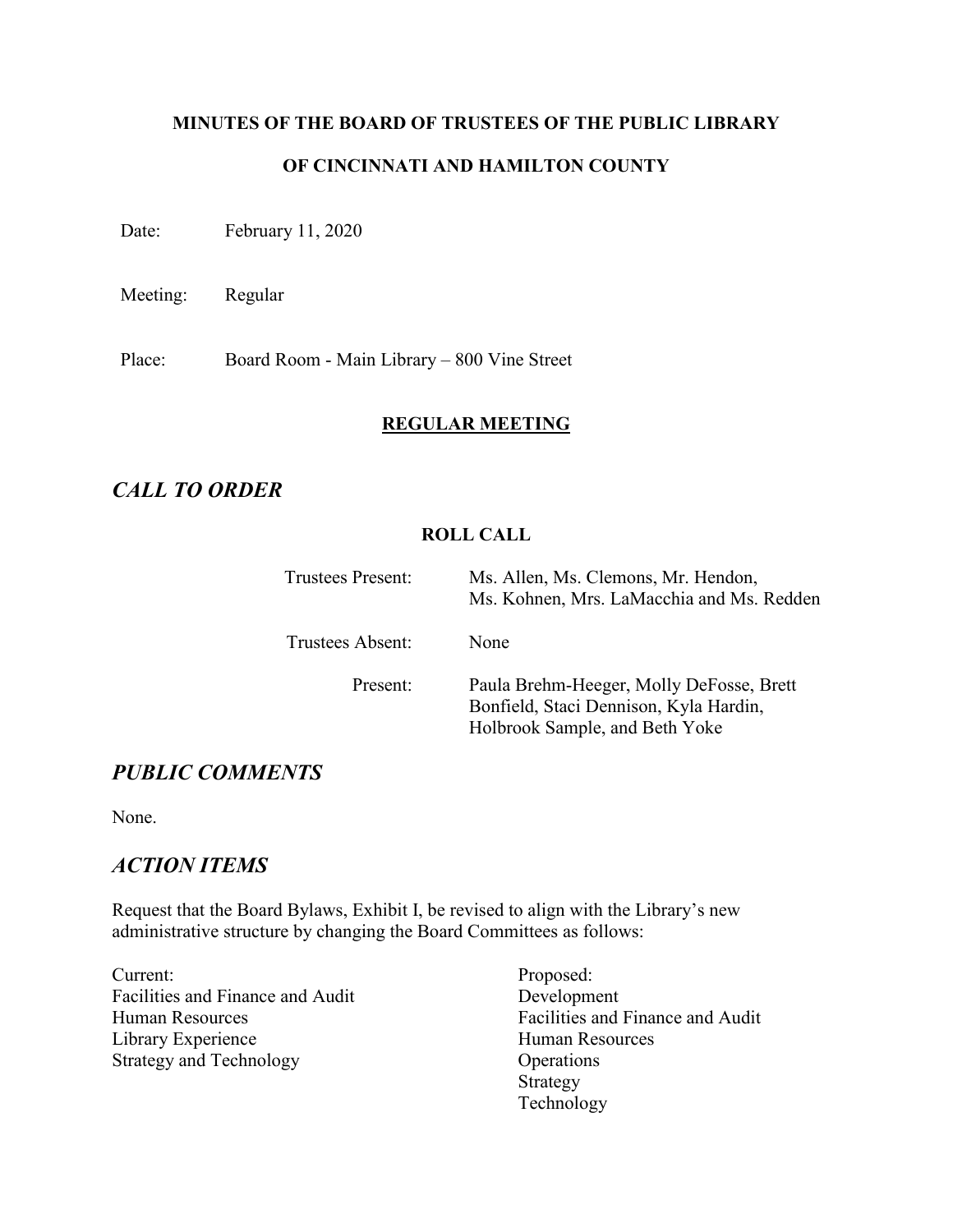Ms. Allen motioned to accept.

Mrs. LaMacchia seconded.

Voting for the motion: Ms. Allen, Ms. Clemons, Mr. Hendon, Ms. Kohnen, Mrs. LaMacchia, and Ms. Redden… 6 ayes. The motion carried. **(01-2020)**.

Ms. Redden moved the following:

- The Facilities and Finance and Audit Committee reviewed the following considerations for site selection for future Library projects: The following Site Selection Criteria will assist the Library in the evaluation of potential sites for relocated Library facilities. These criteria apply to sites for purchase, lease, or to those that may be donated, and will ensure that the Library's facilities are located in places that are convenient and accessible to customers, allow efficient operation, and have a strong presence in their communities.
	- o Fit with Facility Master Plan Strategies
	- o Site Capacity
	- o Location
	- o Partnerships<br>  $\circ$  Cost and Ava
	- Cost and Availability

The Committee also shared that the Library plans to work with the Group 4 team to facilitate a smooth transition to implementation of the Facility Master Plan by entering into a consulting relationship with them for services ranging from program strategy, site analysis and budgeting for our first group of projects.

The committee also named Robert G. Hendon as the Board liaison who will attend periodic meetings relative to milestone decision points for major capital projects.

• Authorize development of a lease agreement for the Madisonville Branch to be a part of the development planned for the block between Madison and Prentice on Whetsel. The Library would occupy a portion of the first floor retail space in a multi-use project.

The Library will maintain ownership of the current property during the construction, and relocation of the branch is expected in summer 2022. No further plans have been identified at this time.

• Authorize development of a lease agreement for the Deer Park Branch to relocate within the same shopping center in a larger space – approximately 25,000 square feet.

An expanded Deer Park Branch could serve as an opportunity to develop a "Big Next Gen Library" model early in the Facility Master Plan implementation process. The lease is expected to be executed at the April Board meeting.

• Authorize the following advertisement for Request for Qualifications for design services for the Lease Buildout Projects 2020 – 2024, beginning with the Deer Park project and including the option to add future lease buildout projects to the agreement.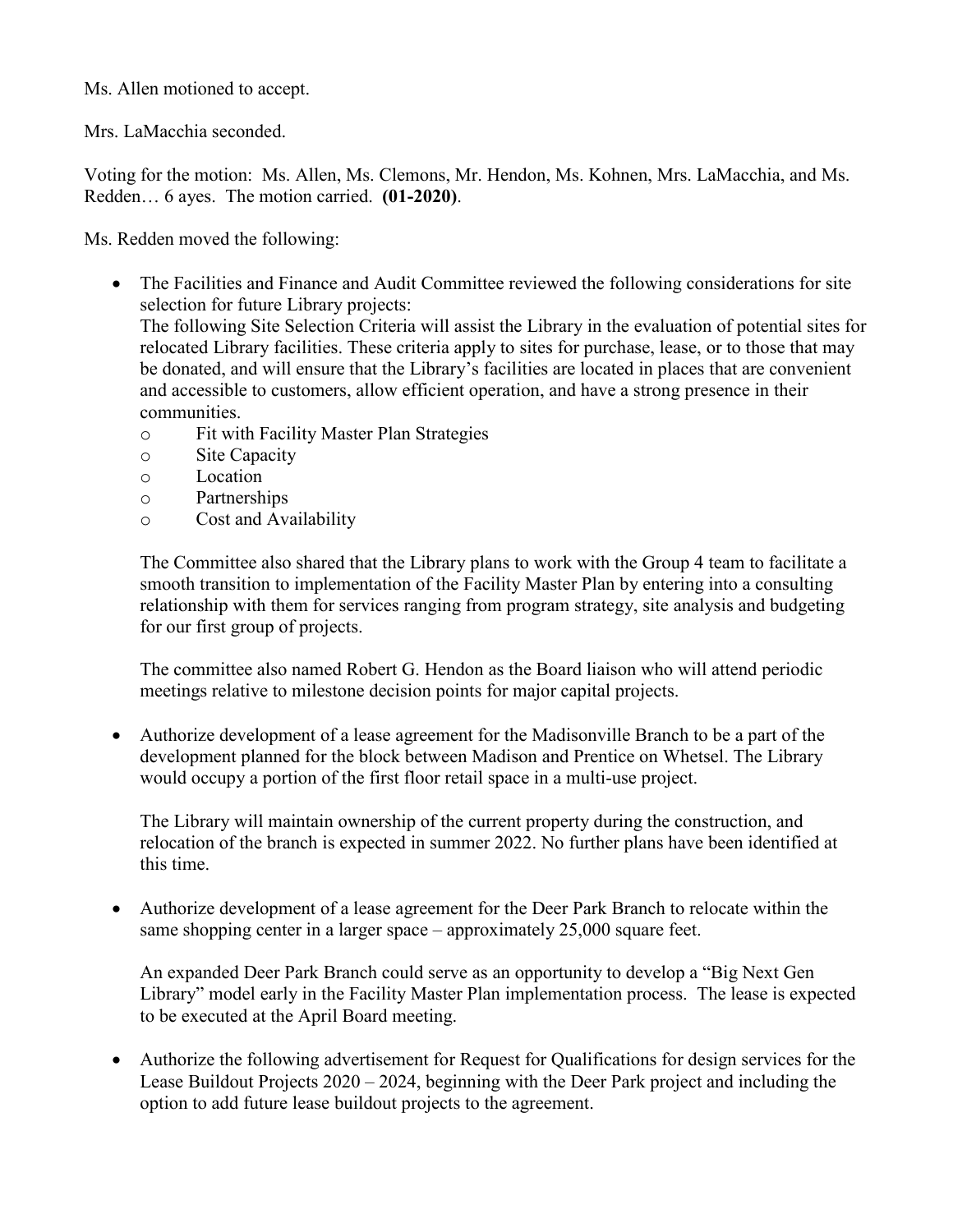#### **NOTICE OF REQUEST FOR QUALIFICATIONS LEASE BUILDOUT PROJECTS 2020-2024**

The Public Library of Cincinnati and Hamilton County is requesting statements of qualifications pursuant to Ohio Revised Code Sections 153.65-153.71, from firms to provide design services for various lease buildout projects between 2020 and 2024 as part of the Facility Master Plan under a term agreement with individual projects to be authorized via a task order system. The Library will determine in its sole discretion whether to award any projects via task order to the Architect under the term agreement.

The source of funding is from the Building and Repair Fund budget of the Public Library of Cincinnati and Hamilton County. The anticipated date for commencing design is April 2020 starting with the buildout/interior finishes for the Deer Park Branch Library planned for approximately 25,000 square feet and a preliminary project budget of \$5,000,000. This is the only project current scheduled. Questions may be directed to, and Requests for Qualifications may be obtained by written request from Molly DeFosse, Chief Finance and Facilities Officer, at capital projects ubmissions  $(a)$  cincinnatilibrary.org. Qualifications will be accepted until 4:00 p.m. local time, March 16, 2020.

• Authorize the following advertisement for Request for Qualifications for the Main Library Project.

#### **NOTICE OF REQUEST FOR QUALIFICATIONS 2020 MAIN LIBRARY PLAZA AND INTERIOR RENOVATIONS**

The Public Library of Cincinnati and Hamilton County is requesting statements of qualifications pursuant to Ohio Revised Code Sections 153.65-153.71, from firms to provide design services for the 2020 Main Library Vine Street Plaza and Interior Renovations.

The preliminary project description includes the design and construction of necessary modifications to the Vine Street Plaza to correct water penetration issues in the interior space under the plaza and improve overall access to the Library, repair or replace the atrium skylight, incorporate improved accessibility to the second and third floor from the atrium of the south building, repair or replace existing elevators in the south building, and make interior renovations to better accommodate customer service. The multi-year overall project budget is established at \$19.3 million and will be funded over several years. Design, consulting and permit fees are included as part of this budget. The source of funding is from the Building and Repair Fund budget of the Public Library of Cincinnati and Hamilton County. The anticipated date for commencing design is May 2020. Questions may be directed to, and Requests for Qualifications may be obtained by written request from Molly DeFosse, Chief Finance and Facilities Officer, at capitalprojectsubmissions@cincinnatilibrary.org. Qualifications will be accepted until 4:00 p.m. local time, March 16, 2020.

• Authorize the following bid advertisement for the North Central Branch HVAC Replacement Project.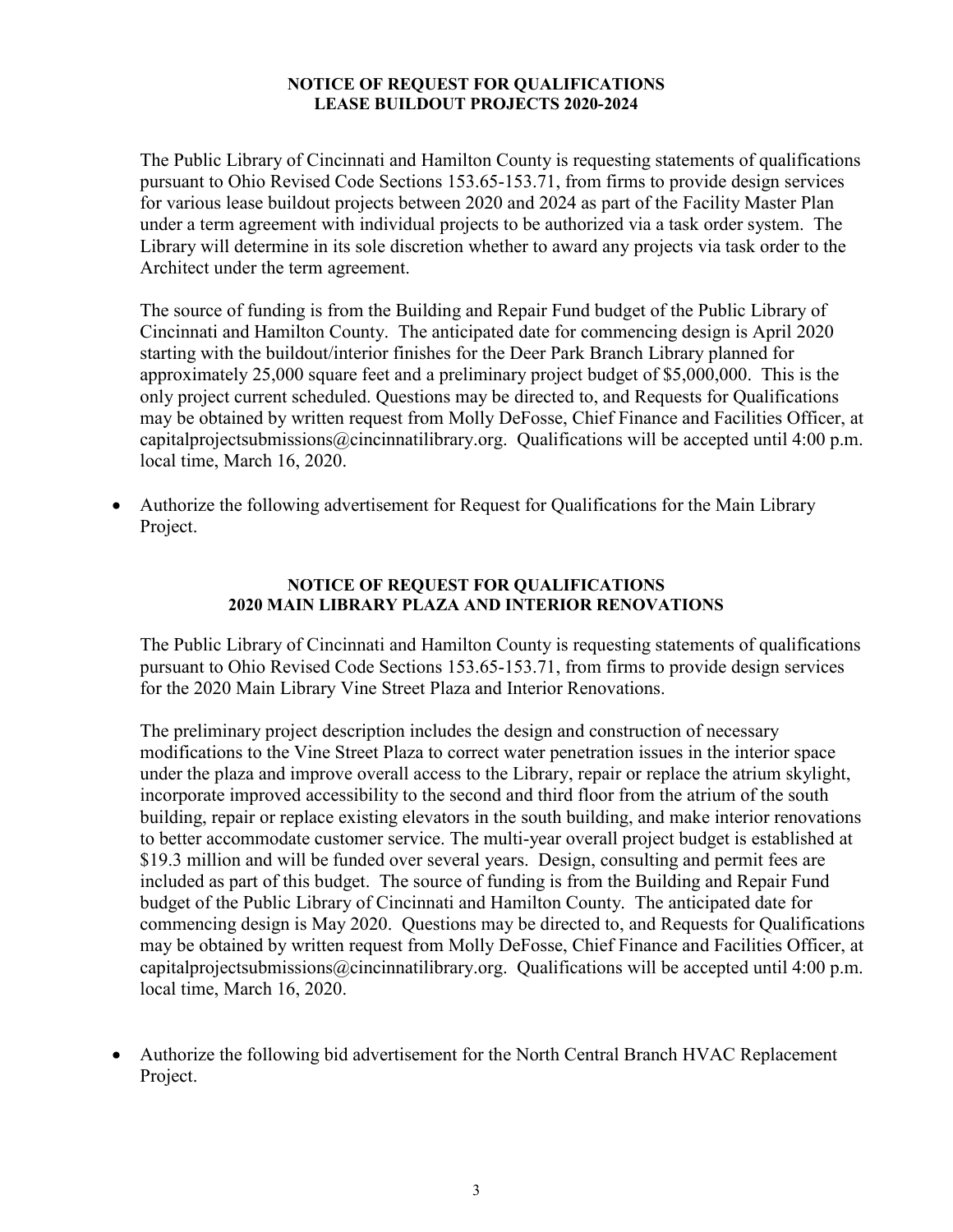### **ADVERTISEMENT FOR BIDS**

Sealed bids will be received by the Board of Trustees of the Public Library of Cincinnati and Hamilton County at the Third Floor Administration Offices of the Main Public Library, 800 Vine Street, Cincinnati, Ohio 45202, until 12:00 noon, local time Tuesday, March 24, 2020 for furnishing all labor, materials, equipment, services and supervision necessary to complete the project titled:

### **NORTH CENTRAL BRANCH HVAC REPLACEMENT PROJECT**

Proposals shall be in accordance with the Contract Documents prepared by Elevar Design Group, 555 Carr Street, Cincinnati, Ohio 45203, phone (513)721-0600. Bids received after the stated deadline will not be accepted. Bids by facsimile transmission or e-mail will not be accepted. Proposals will be publicly opened and read aloud immediately after closing of bids. All interested parties are invited to attend.

The estimates for the contracts are: TC-01 General Trades - \$711,124.00

The summary of the work for this proposal is: HVAC Replacement, HVAC Controls upgrades, & Lighting upgrades.

Starting Friday, February 28, 2020, bidders may purchase Contract Documents (full sets only) at the cost of reproduction from ARC Reprographics, 2863 Sharon Road, Cincinnati, Ohio, 45241, and (513) 326-2300.

A pre-bid meeting will be held at the North Central Branch Library at 11109 Hamilton Avenue, Cincinnati, Ohio 45231, on Monday, March 9, 2020 at 1:00 pm.

Bidders shall submit with their bid a bid guaranty in the form of either (1) a combined bid guaranty and contract bond for the full amount of the bid or (2) a certified check, cashier's check drawn on a solvent bank or irrevocable letter of credit in the sum of ten (10%) percent of the bid amount, including base bid and alternates, as bid security. The bid guaranty shall be in strict compliance with Sections 153.54, 153.57, 153.571, as applicable. The Bidder to whom the contract is awarded will be required to furnish a contract bond in the sum equal to 100% of the proposal.

Bidders shall comply with the Prevailing Wage Rates on public improvements in Hamilton County, Ohio, as ascertained and determined by the Ohio Department of Commerce Bureau of Labor & Worker Safety as provided in Section 4115 of the Revised Code of Ohio. Submitted bids shall not be withdrawn for a period of sixty days following the date of the bid opening. The Owner will award contracts to the lowest responsible bidder.

The Board of Trustees of the Public Library of Cincinnati and Hamilton County reserves the right to reject any or all bids and to waive informalities in bidding.

By order of: The Board of Trustees of the Public Library of Cincinnati and Hamilton County, Ohio.

This notice is posted on the Public Library of Cincinnati and Hamilton County website and can be found by a link on the home page at: www.cincinnatilibrary.org.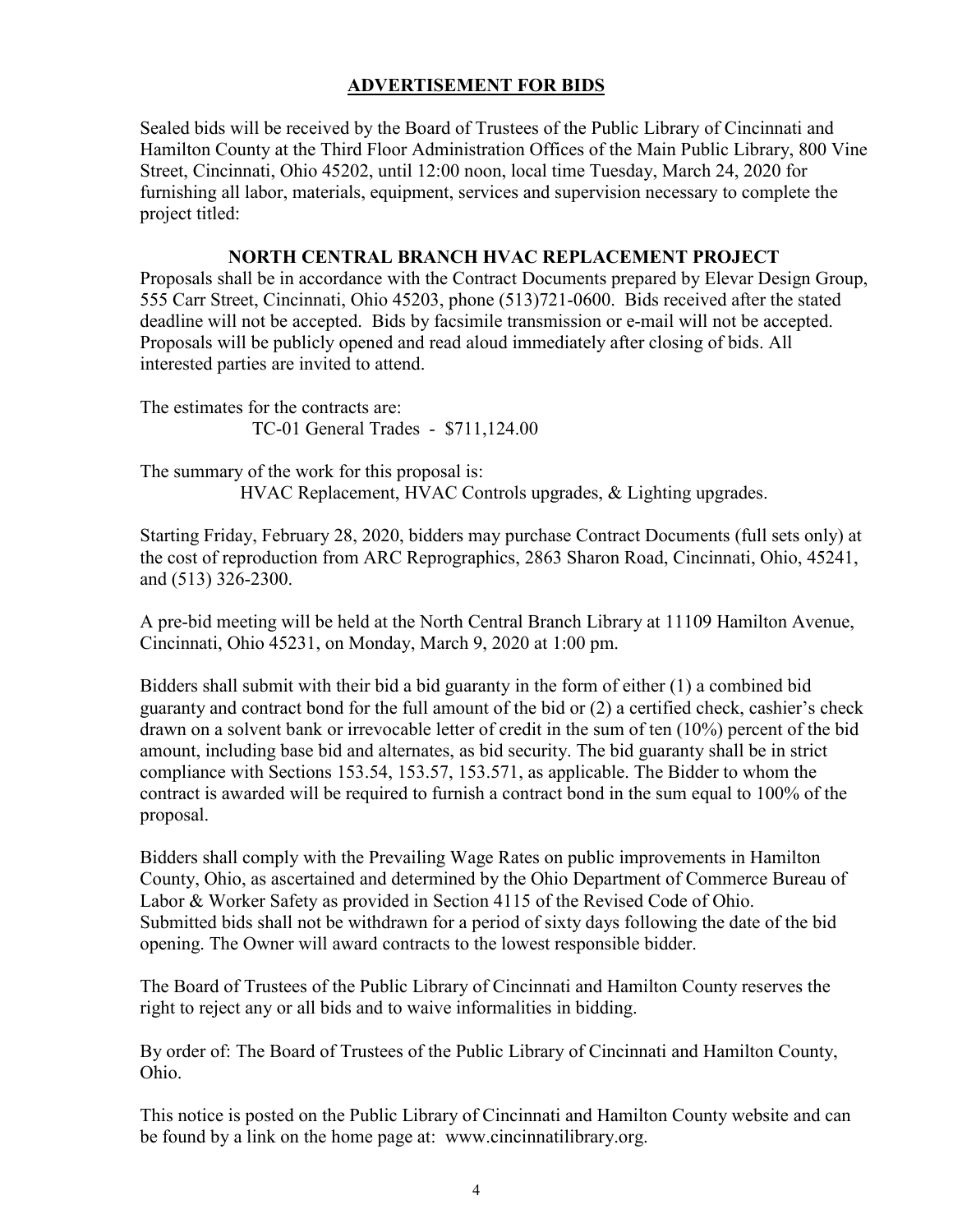• Authorize the Price Hill Branch Accessibility Construction Budget including the contingency of 7% as outlined below. The overall project budget, exclusive of Furniture, Fixture and Equipment and improvements to the front lawn, is \$7.3 million as approved at the December 2019 Board of Trustees meeting.

Price Hill Branch Accessibility Project bids were received. Three of the nine came in right at the estimate, three came in between 10%-17% below the estimate, and three came in between 16%- 42% over the estimate. In total, the bids came in 8% over the published estimate. The lowest responsible bidder for each trade contracts are as follows:

| 01 | <b>General Trades</b>  | <b>Jostin Construction</b>           | \$<br>2,032,355.00 |
|----|------------------------|--------------------------------------|--------------------|
| 02 | Masonry                | Structural Systems Repair Group, LLC | \$<br>509,690.00   |
| 03 | Structural             | <b>CHC</b> Manufacturing             | \$<br>377,400.00   |
| 04 | Glazing                | Geiger Construction Products, Inc.   | \$<br>711,166.00   |
| 05 | <b>Framing Drywall</b> | OK Interiors Corp                    | \$<br>298,500.00   |
| 06 | Fire protection        | Dalmation Fire                       | \$<br>79,500.00    |
| 07 | Plumbing               | Performance Construction             | \$<br>233,000.00   |
| 08 | <b>HVAC</b>            | The Geiler Co.                       | \$<br>580,000.00   |
| 09 | Electric               | Delta Electrical Contractors, LTD    | \$<br>407,000.00   |
|    |                        |                                      |                    |

**\$ 5,228,611.00**

| Contingency at 7%          | 366,003.00   |
|----------------------------|--------------|
| <b>Construction Budget</b> | 5,594,614.00 |

• Authorize the Director to approve change orders that do not increase the overall budget and to execute the Certificate of Substantial Completion. All change orders will be reported to the Board for confirmation.

Approve the following revision:

• At the December Board meeting, the Board authorized revisions to the appropriations as needed from now until the end of the year to close out the 2019 General Fund with any revisions be reported to the Board in February 2020. One revision was needed as follows:

#### *General Fund Expenses*

Salaries - decrease by  $$ (215,000.00)$ Benefits - increase by \$ 215,000.00 *Appropriations net change* \$ -

• Revise the Abell permanent (trust) fund effective December 31, 2019 based on one additional donation received in 2019.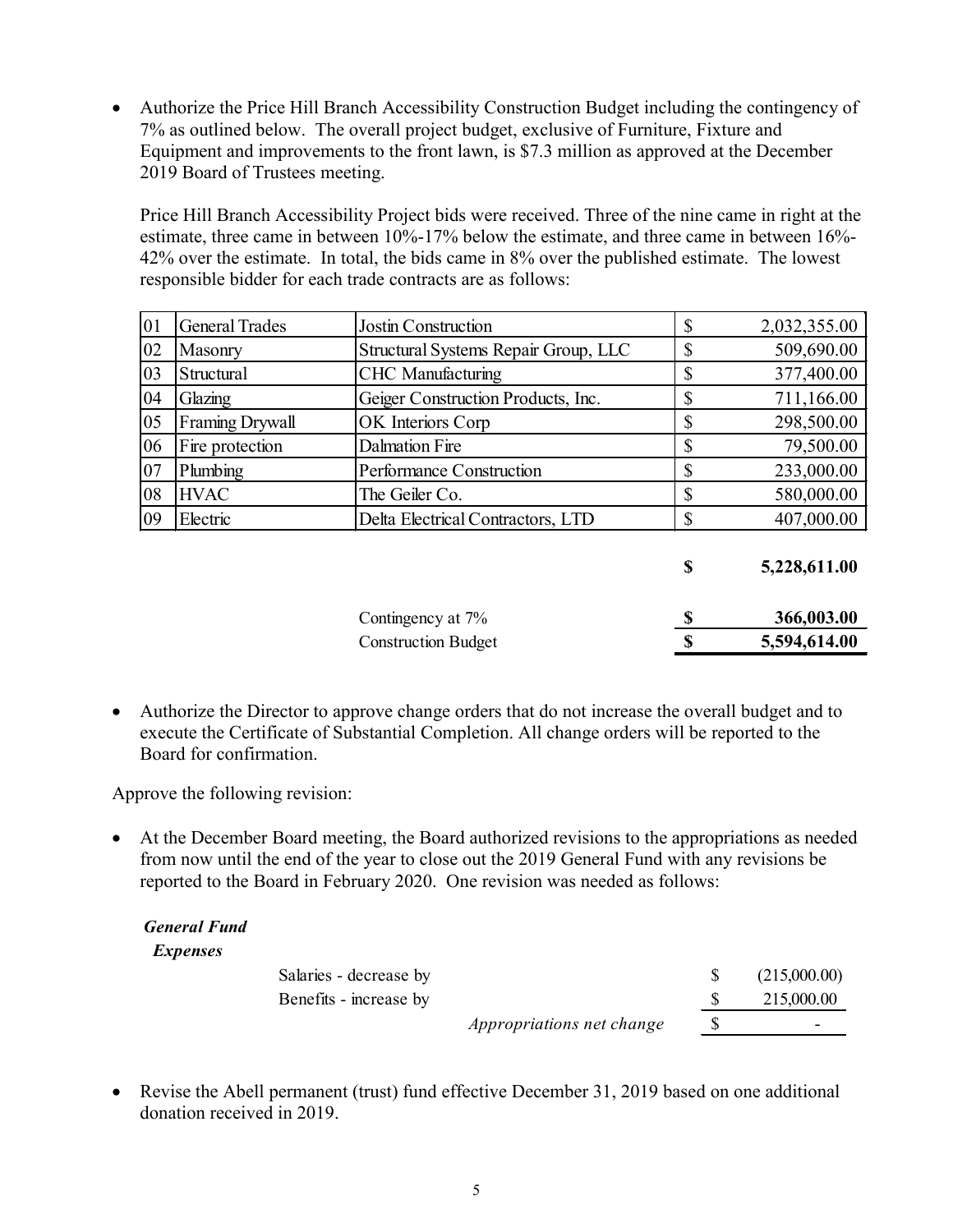| Fund    | Principal updated 12/10/2019   Additional 2019 Donation |                          | Principal $12/31/19$ |  |
|---------|---------------------------------------------------------|--------------------------|----------------------|--|
| 1 Abell | 6.80<br>496                                             | 750.20.<br>12.7<br>70.20 | $.00\,$<br>147       |  |

- Authorize transfer of \$22,500,000 million from the General Fund to the Building & Repair Fund during the year as cash flow permits as determined by the Fiscal Officer.
- Approve the following Energy Retrofit 3 project change orders:

| TC#01<br>Fire Suppression | Preferred Fire Protection | Change order $#2$  | ۔ 659.00. ر |
|---------------------------|---------------------------|--------------------|-------------|
| TC#05 HVAC<br>Upgrades    | The Geiler Company        | Change order $\#3$ |             |

• Approve the final change order for the Distribution Center project:

| i rades<br>$\Delta$<br>112222222<br><b>Tener</b> <sup>o</sup><br>.<br>amare<br>י ור<br>. ب | order<br>#/1<br>- -- -- -<br>.noe | ۰D | $\sim$ $\sim$ |
|--------------------------------------------------------------------------------------------|-----------------------------------|----|---------------|
|--------------------------------------------------------------------------------------------|-----------------------------------|----|---------------|

The Certificate of Substantial Completion was signed by the Library on January 20, 2020.

• Approve the Mariemont School Board request for another easement to relocate a water meter pit, which would also include a temporary easement for its construction and Licensing Agreement, which have been approved by the Hamilton County Prosecutors' Office.

Mrs. LaMacchia seconded.

Voting for the motion: Ms. Allen, Ms. Clemons, Mr. Hendon, Ms. Kohnen, Mrs. LaMacchia, and Ms. Redden… 6 ayes. The motion carried. **(02-2020)**.

Mrs. LaMacchia moved the following:

• Approve the Internal Communications Policy developed by Human Resources and Strategy to provide framework and guidance around our many new options for internal communication. The policy has been reviewed by the Hamilton County Prosecutor's Office.

Mr. Hendon seconded.

Voting for the motion: Ms. Allen, Ms. Clemons, Mr. Hendon, Ms. Kohnen, Mrs. LaMacchia, and Ms. Redden… 6 ayes. The motion carried. **(03-2020)**.

Mr. Hendon moved the following:

- Approve Branch closures for three Capital Maintenance projects undertaken by Library Facilities staff:
	- o Elmwood Place: February 23–March 8, Reopening on March 9
	- o College Hill: March 29–April 12, Reopening April 13
	- o Madeira: April 19–May 17; Reopening May 18

Mrs. LaMacchia seconded.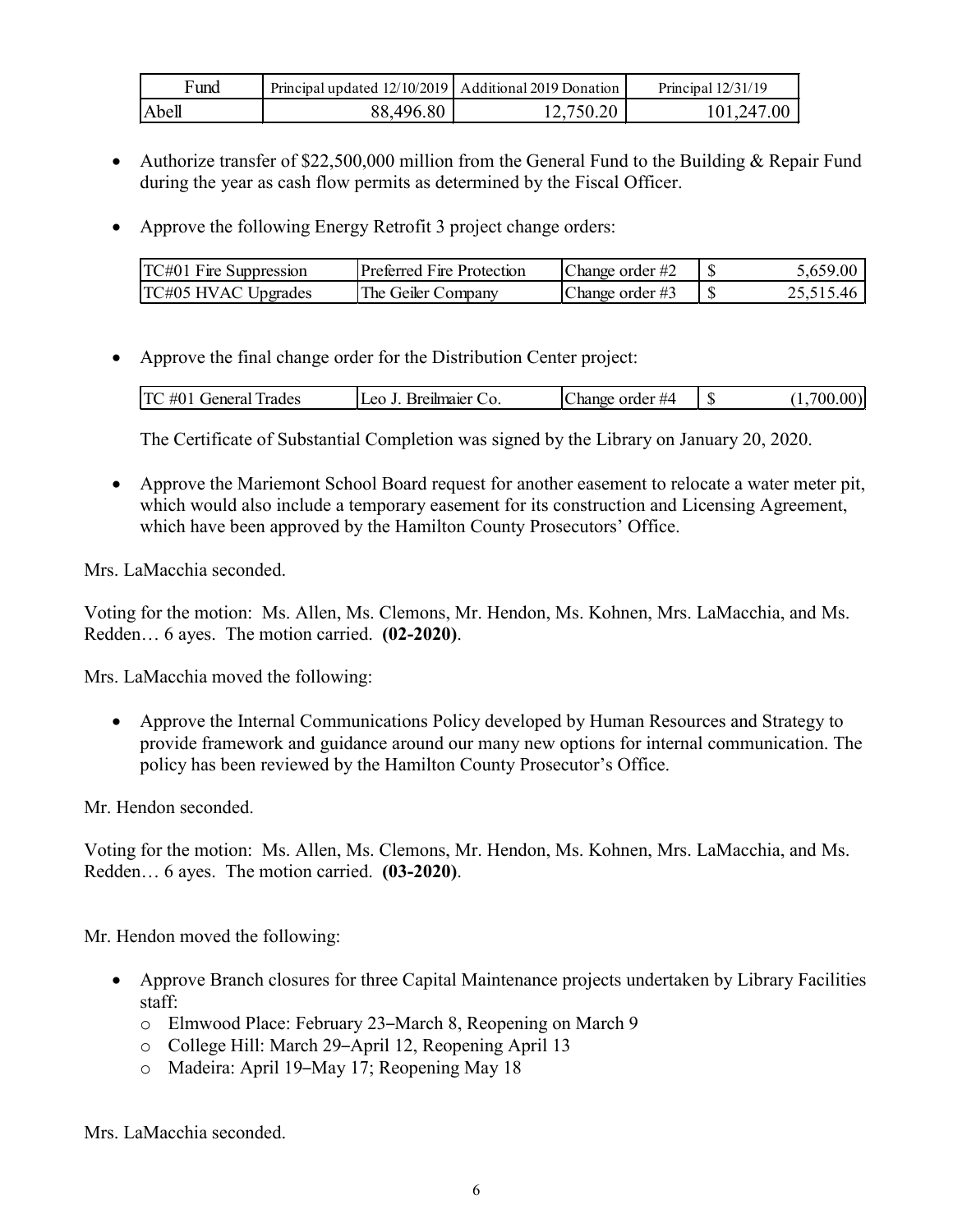Voting for the motion: Ms. Allen, Ms. Clemons, Mr. Hendon, Ms. Kohnen, Mrs. LaMacchia, and Ms. Redden… 6 ayes. The motion carried. **(04-2020)**.

# *INFORMATIONAL ITEMS*

# **EVA JANE ROMAINE COOMBE DIRECTOR'S REPORT**

Ms. Brehm-Heeger reported that:

- The Library received a Five-Star rating from Library Journal for the seventh year in a row! Two other important reflections of our excellence from 2019 include our Library being noted in PLA's Statistical Report (August 2019) as the 3rd in total circulation in the U.S. and being named as an Innovation Award Honorable Mention by the Urban Library Council as a recognition of leveraging digital tools for staff communication and engagement. At the meeting, Ms. Brehm-Heeger shared other highlights from 2019, including the Distribution Center, Facility Master, Summer Adventure, The Library Foundation, and changes in Senior Leadership. We are so excited to be on the cusp of building Next Generation Library facilities that will match the excellence of the staff who are working inside them to help our customers every day.
- On February 6, approximately 40 community leaders and stakeholders attended a presentation outlining the Library's 2020 plans and priorities. Board President Monica Donath Kohnen highlighted our 2019 accomplishments, while Mark Lawson, President and CEO of the Community Action Agency, spoke about the long-standing partnership between the Library and the CAA (which houses our Bond Hill Branch). Ms. Brehm-Heeger discussed our Facility Master Plan, rebranding, and other impressive services we offer, including Memory Cafes, returning citizen support, supporting skill development for 21st century jobs, and services to entrepreneurs.
- We will continue our strategic approach to facilities development by taking a system-level view of the internal design/layout of our Next Gen projects. This approach is essential for effectively communicating with multiple consultant and vendor teams and ultimately will save time and, subsequently, money, allowing us to "hit the ground running" on our planning as we work on so many facility projects the next 10 years. We intend to develop general strategies for each library type (Next Generation, Neighborhood, and Focused) that will direct decisions related to space, square footage needs and use, and service strategies. The strategies developed will direct design decisions early in the planning process, including preliminary feasibility of site capacity and general building strategies, such as the number of floors, site strategy, and general scope. Group 4 will continue to assist in these efforts throughout 2020, including in the development of an approach to service at Main Library that will be helpful when working on the renovation of some portion of our large and complicated buildings.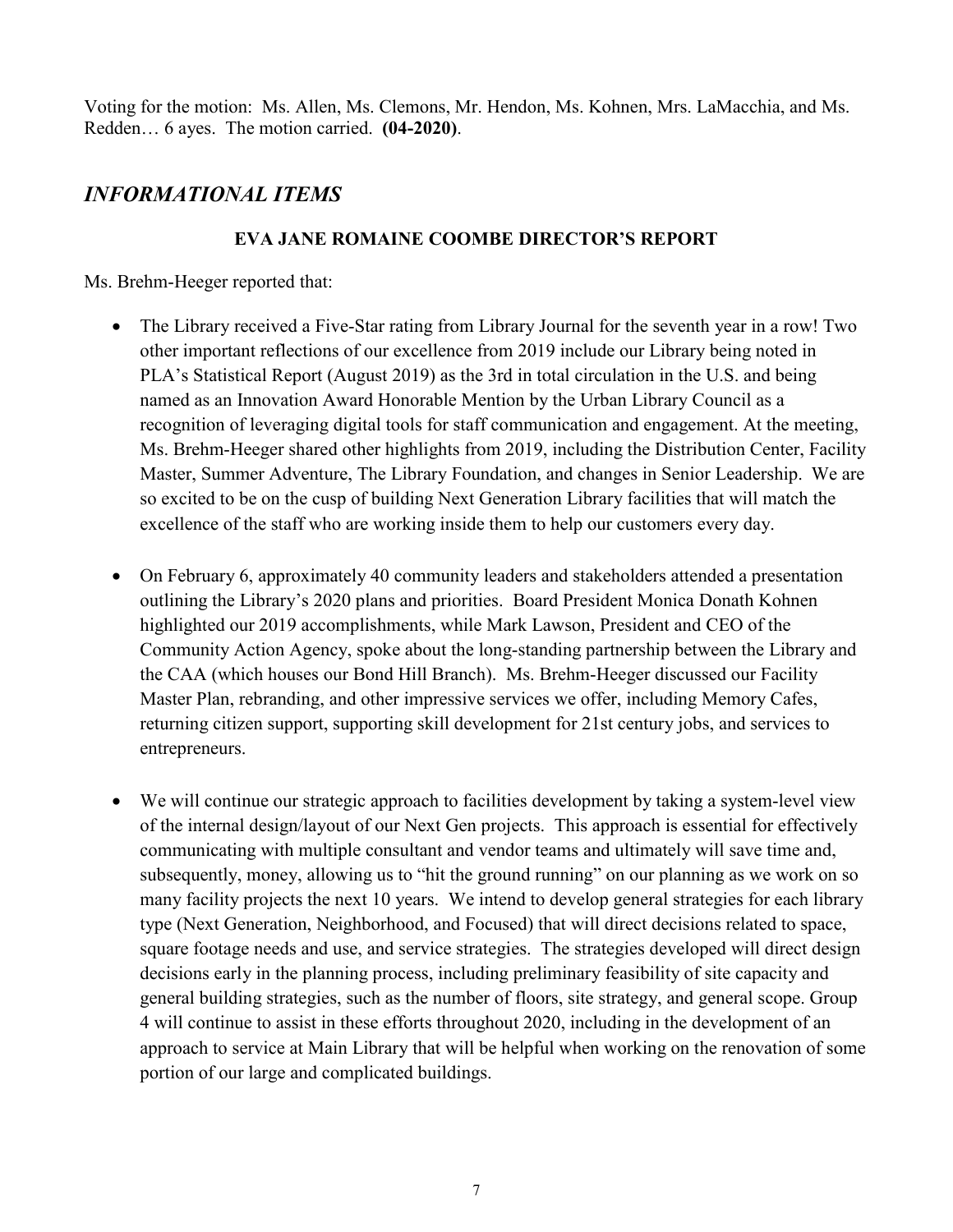- In late January, Ms. Brehm-Heeger attended the ALA's Midwinter Meeting. Additionally, she attended a meeting for directors/CEOs of urban libraries across the country to discuss topics to be covered at a potential forum this fall about best practices in public library security.
- The Ohio Library Council's (OLC) annual legislative day will be held on April 21 in Columbus.

# **FACILITIES AND FINANCE AND AUDIT COMMITTEE REPORT**

Mr. Hendon reported that:

- For the Walnut Hills Branch Accessibility project, Library staff carefully reviewed several options and considered the addition on one or two floors, the location of the parking lot, and the placement of the entrance. After reviewing several options and obtaining the input from design professionals from Fishbeck, Group 4, and Champlin Architecture, we recommend an addition of one level of up to 10,000 square feet and all of the parking on the lot across the street. This would provide one primary level of active service in a building in line with the Facility Master Plan and the Next Gen Library concept. The current cost estimate for this project is between \$11 and \$12.3 million.
- The table below represents the final 2019 available fund balances as were reported to the County in January 2020. The variances from the December 2019 report are the result of overall favorable actual activity as compared to the estimates.

| <b>FUND</b>                       | <b>2020 ESTIMATED</b> | 2020             | 2020                 |
|-----------------------------------|-----------------------|------------------|----------------------|
|                                   | <b>AVAILABLE</b>      | <b>ESTIMATED</b> | <b>APPROPRIATION</b> |
|                                   | <b>BALANCE</b>        | <b>RESOURCES</b> |                      |
| General Fund                      | \$15,740,000.00       | \$82,035,000.00  | \$88,265,000.00      |
| Building & Repair Capital<br>Fund | 16,704,325.62         | 22,500,000.00    | 36,890,000.00        |
| Special Revenue (4 funds)         | 886,578.93            | 442,500.00       | 542,725.00           |
| Permanent (44 funds)              | 1,314,488.86          | 192,900.00       | 282,500.00           |
| <b>Total</b>                      | \$34,645,393.41       | \$105,170,400.00 | \$125,980,225.00     |

- As part of the planning for the implementation of the Facility Master Plan, we have reviewed our internal resources compared to the upcoming projects and determined the need to supplement our resources. We have had introductory meetings with a few local firms that provide these services. The fees for these services have been included in the FMP budgeting prepared by Group 4. We intend to hire a firm for support related to the Main Library Project because of the scope and variety of projects that will be covered.
- There are eight locations that have been prioritized for Capital Maintenance projects for carpet and paint during the first half of the FMP implementation - 2020-2024. These include Anderson, Corryville, College Hill, Elmwood Place, Green Township, Groesbeck, Madeira, and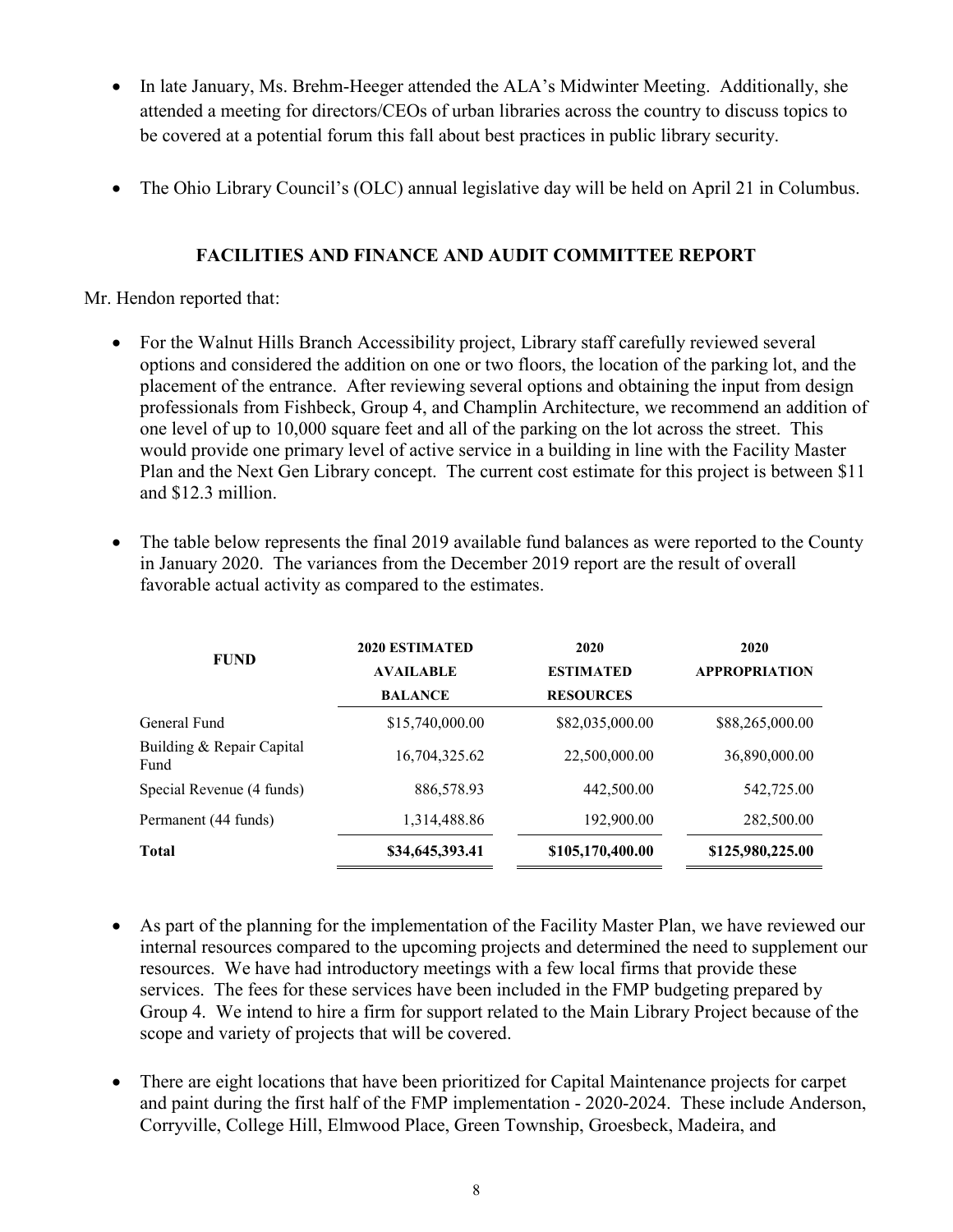Sharonville. These branches were chosen based on a variety of factors, which included the age and condition of their current carpet, the intentional decision to spread the work among all service zones, and the level of other improvements they were receiving related to the overall FMP.

We plan to begin three of these projects – Elmwood Place, College Hill, and Madeira soon, and in the interest of maximizing FMP funds, these projects will be done and managed by our Facility Department staff. After these projects, we will determine if this approach is feasible moving forward. The goal is to begin planning and order materials immediately so that these will be completed in advance of Summer Learning.

### **OPERATIONS COMMITTEE REPORT**

Ms. Redden reported that:

• The first phase of the Collections Project at the Main Library is on track, and all participants are communicating well and remain enthusiastic. This phase is focused exclusively on the Adult Fiction collection in the Popular Library and is currently two-thirds complete. Popular Library staff are coordinating their work with the Library's consultant, Angela Farmer, and the Friends of the Library are full partners in this process. As Friends Executive Director, Alexia Loyanich, reported to the Friends at their quarterly meeting on January 31, they are pleased with the Library's cooperation, communication, and decisions about the materials.

# **STRATEGY COMMITTEE REPORT**

Mrs. LaMacchia introduced Justyn Rampa:

• Customer Experience Manager, Justyn Rampa, talked about the Facility Master Plan and community engagement around the plan. Now that we have something more concrete for customers to engage with, we are planning community engagement for this year. We will have community meetings and presentations within each of the five planning zones in the FMP, as well as work with Branch Managers to deliver more tailored messaging across Hamilton County. We are also beginning work in each of the three threads of improvements, which include Design Projects, Capital Maintenance, and Strategic Investments so that the communities we serve can start to see the impact of this incredible process.

Mrs. LaMacchia reported that:

• The Marketing Department is leading the effort to revisit the Library's brand identity and is partnering with LPK, a local firm, on this undertaking. Last month Senior Library leaders were presented with three possible design options for the Library's new look and also had a conversation about naming options. LPK is incorporating feedback from the Library that will lead to a final design and naming option. The goal is to launch the new brand in timing with other major projects launching the 1st and 2nd quarters of 2020, including BiblioCommons.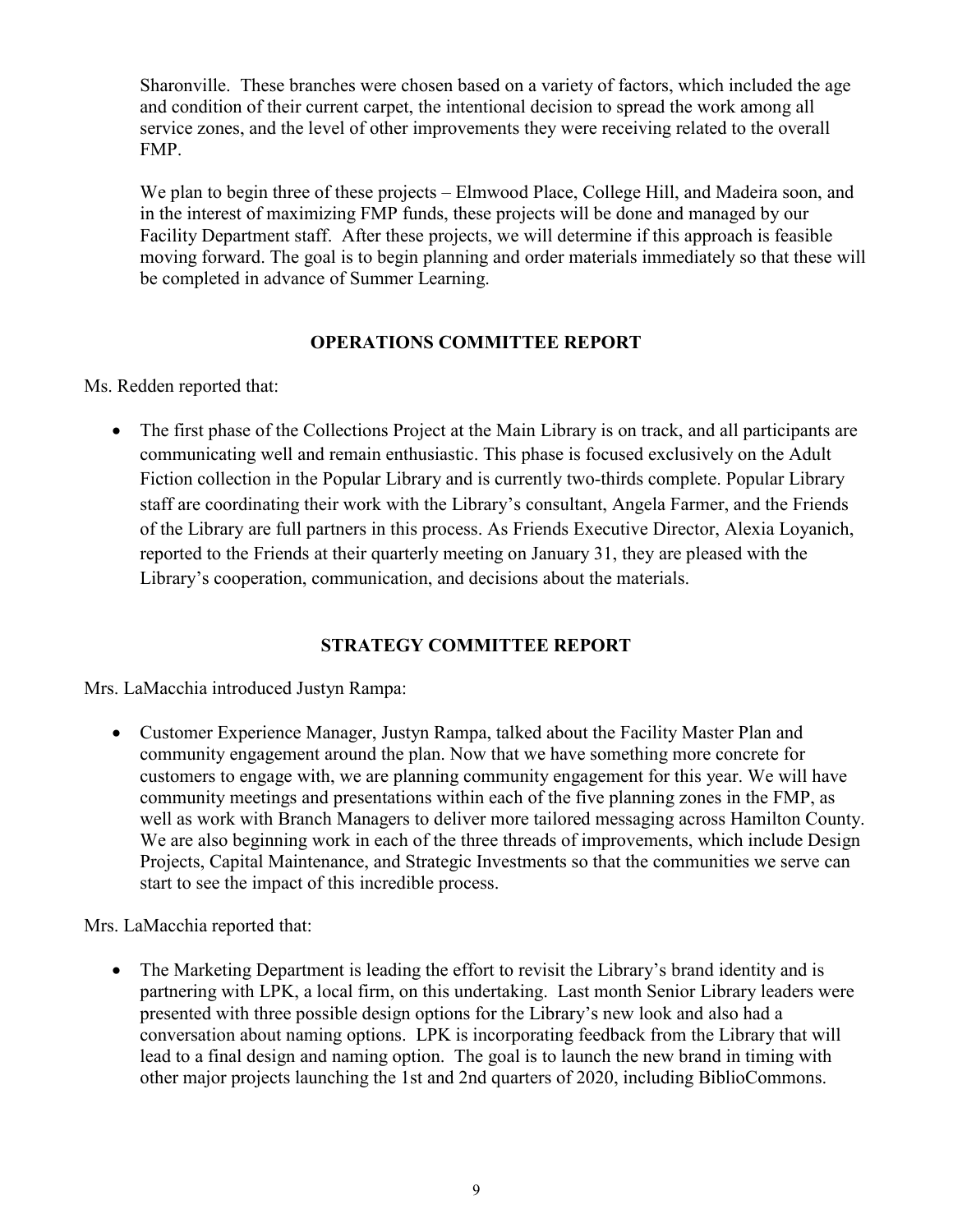• 2020 will be a very busy year for the Library, as the implementation of the Facility Master Plan begins, BiblioCommons launches, we launch our rebranding and more. Currently, Trustees regularly receive the Library-related updates and communications listed below. In an effort to ensure Trustees feel well-informed and are receiving the information in the most helpful format, the Strategy Committee reviewed these communications and recommended that Trustees continue to receive them, noting appreciation for the timely content in the Weekly Rufus Update. The Trustees further recommended that the format of the report from Marketing be streamlined to more of a highlights focus.

Communications to Trustees:

- o Weekly Rufus Update via email
- o Quarterly Links magazine
- o PLCH Annual Report
- o PLCH email marketing messages, based on OrangeBoy profiles
- o Library Foundation communications, if the Trustee is a donor
- o Friends of the Library communications, if the Trustee is a member
- The FMP presents a comprehensive vision for improving all branches as well as the Main Library over the next 10 years. The Library has not undertaken this level of facility review and planning before, and communicating the vision to the public is essential in order to build understanding and support. The Strategy Committee discussed the FMP as a unique opportunity to help advance the Library's vision and are exploring options such as a half-day Board retreat or tours of other urban public libraries in Ohio (or beyond) that include meetings with Trustees from these libraries.
- A vacant position within the Marketing Department is being repurposed to address the increasing need for a staff position that oversees the Library's participation in community events, as well as system-level special events, such as the annual Stern Lecture, branch anniversaries, ground breakings for Design Projects, and more.
- Upcoming programming and exhibits:
	- o Last month, our *Checkout Challenge* pilot project to provide adult programming in the winter launched and will continue to run through February 29. The goal is to increase awareness and use of Library resources, especially digital ones, by engaging adults in a fun, easy challenge. The Challenge will culminate in a celebration on February 27 at the event space in Kroger On the Rhine. All participants receive a Checkout Challenge tote bag and those who complete the challenge will be entered in a drawing for additional prizes. So far, about 5,000 customers have signed up to participate.
	- o The Downtown Main Library will host its 2nd Annual African American Read-In on Saturday, February 15, from 12-4 p.m. Featured guests Sharon Draper and R. Gregory Christie will present workshops for youth and adults. Several local authors will also be in attendance, and the Library will display a large collection of books by African American authors and illustrators.
	- o Learn about the black citizens who made a difference *19th Century Cincinnati* for both black and white citizens in 1800s Cincinnati. Hear the stories behind some of Cincinnati's landmark churches, schools, social organizations, Civil War sites and art legacies. Presented by the Cincinnati Museum Center at the Cheviot Branch, February 24 from 6-7 p.m.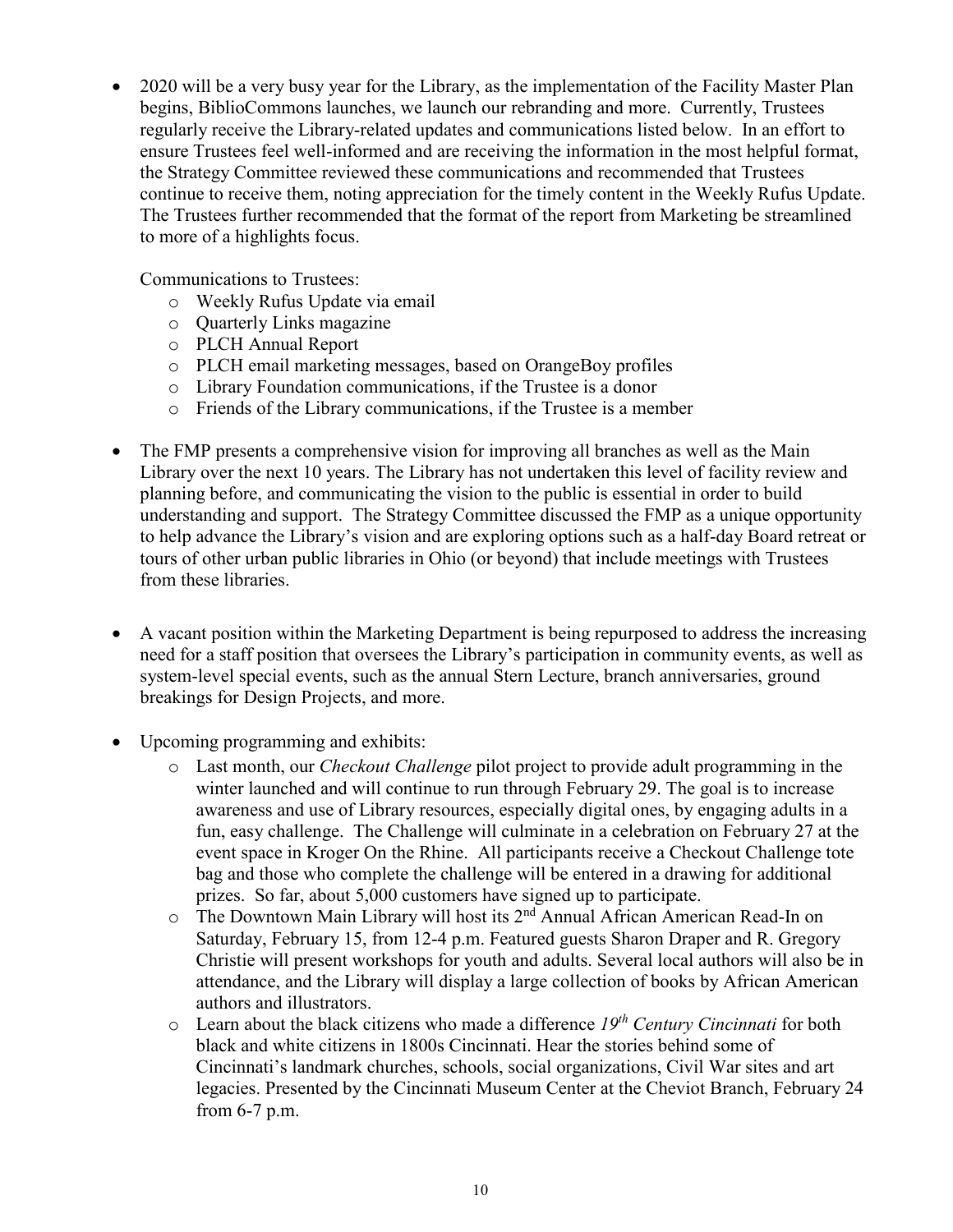- o Writer-in-Residence, Dani McLain, will be available to chat with budding authors from 4-5 p.m. at the Groesbeck Branch on February 21. She will hold office hours monthly on the  $3<sup>rd</sup>$  Friday and rotate to different branches in the system. This initiative is funded by the Library Foundation.
- o This year, the Library will again partner with the Cincinnati Museum Center to celebrate NEA's Read Across America. The event will take place on Saturday, February 29, from 10 a.m. – 4 p.m. at the Cincinnati Museum Center. This event is a celebration of diverse readers and is a great outreach opportunity for the Library. We will have storytimes, crafts, games, Library card sign-ups, and other hands-on activities.
- o On Sunday, March 15, the Library will host the 38th Annual St. Patrick's Day Celebration of Song and Dance, featuring music by Foley Road and a performance by the McGing Irish Dancers.

# **TECHNOLOGY COMMITTEE REPORT**

Ms.Clemons reported that:

- January 2020 marked the commencement of the rollout of Microsoft's Office 365 collaborative communications platform – Teams. Senior Leadership, Managers, and Leads have been trained to use the chat, channel, phone, meeting, and document collaboration functions of Teams. All agency staff will receive on-site training using Teams by the end of February.
- February is the fourth month of BiblioCommons implementation. A variety of staff are working tirelessly with BiblioCommons to make sure our catalog is correct, our website is well built, and our events calendar is up-to-date. The primary training for public-facing staff will begin at the end of March, and continue into April. We are aiming for a full public launch of BiblioCommons in May.

### **DEVELOPMENT COMMITTEE REPORT**

Mrs. LaMacchia reported that:

- The Library Foundation's fall appeal generated 7% more in individual donations and contributions than the previous year. Planning for the spring appeal is underway. The following donors have made significant contributions to support the Library since December: Charles H. Dater Foundation, Inc., Stern Family Charitable Fund of the Greater Cincinnati Foundation, the L&L Nippert Foundation. These gifts were made to underwrite the Library's Homework Helper program. Additional grant funding requests have been submitted and are under review.
- The Friends Winter Sale, was held Feb. 6-9, at the Used Book Store at the Warehouse. Results from the sale will be reported at the next meeting.

# *CONSENT AGENDA ITEMS*

Mrs. LaMacchia moved the Board approve the consent agenda as follows: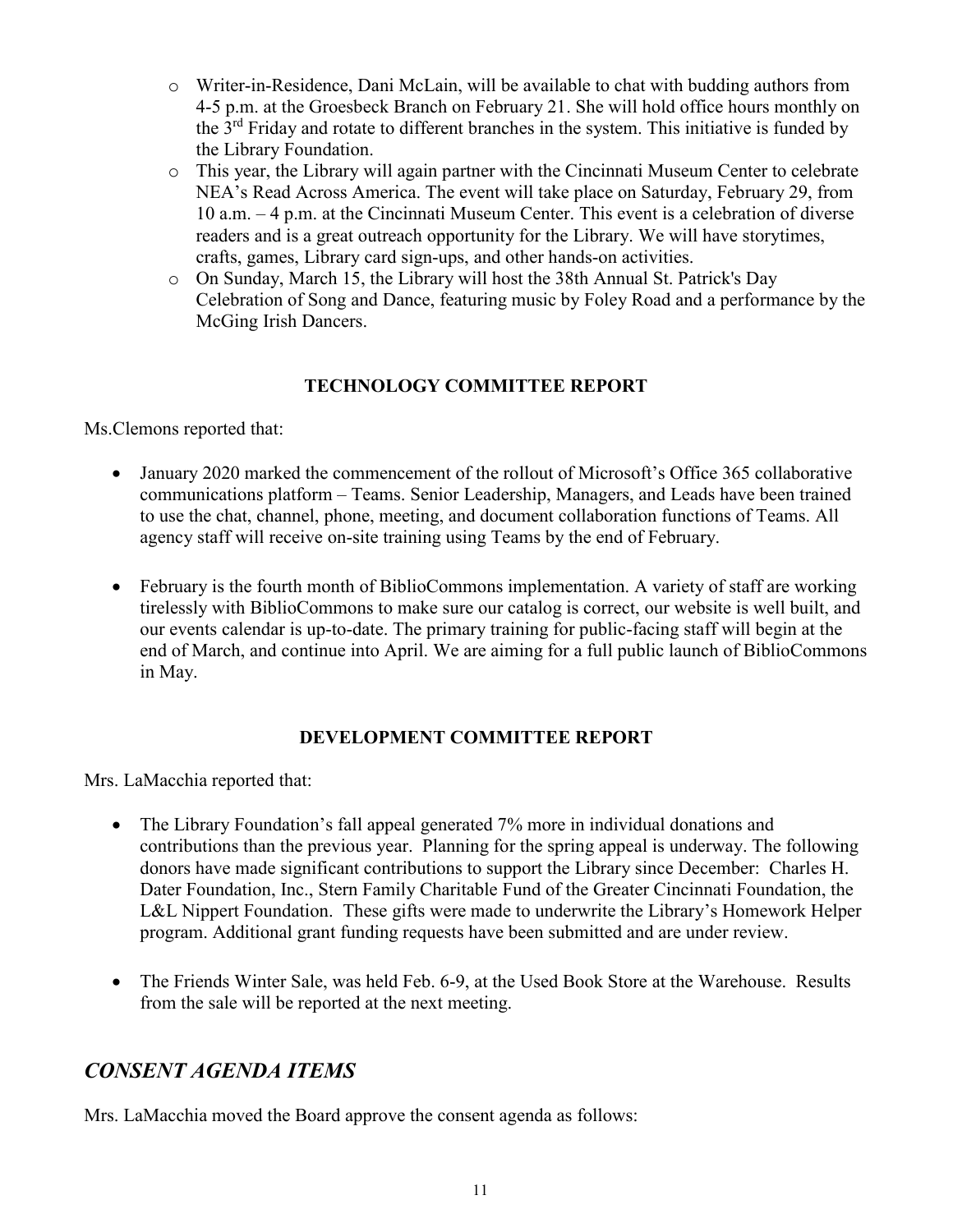- Minutes of the Annual Meeting held December 10, 2019.
- Minutes of the Regular Meeting held December 10, 2019.
- Investment Report (summary of invested balances) as of December 31, 2019 and January 31, 2020.

|                                                     |              | Amount           | Amount          |
|-----------------------------------------------------|--------------|------------------|-----------------|
|                                                     |              | As of 12/31/2019 | As of 1/31/2020 |
| <b>Fifth Third</b>                                  |              |                  |                 |
| <b>Investment:</b>                                  |              |                  |                 |
| General Fund                                        |              | \$4,997,720.00   | \$5,000,000.00  |
| Building and Repair                                 |              | \$11,850,000.00  | \$13,850,000.00 |
|                                                     | <b>Total</b> | \$16,847,720.00  | \$18,850,000.00 |
| <b>Fifth Third Operating Account:</b>               |              |                  |                 |
| General Fund                                        |              | 14,321,261.58    | 11,850,252.87   |
| <b>Insurance Reserve</b>                            |              | 230,000.00       | 230,000.00      |
| Special Revenue                                     |              |                  |                 |
| Funds                                               |              | 743,239.01       | 773,718.48      |
| Building and Repair<br><b>Permanent Trust</b>       |              | 7,803,057.42     | 5,256,451.41    |
| Funds                                               |              | 1,341,780.86     | 1,387,807.02    |
|                                                     | <b>Total</b> | \$24,439,338.87  | \$19,498,229.78 |
| <b>STAR Ohio:</b>                                   |              |                  |                 |
| Building and Repair                                 |              | 1,109,760.58     | 1,111,500.97    |
|                                                     | <b>Total</b> | \$1,109,760.58   | \$1,111,500.97  |
| <b>U.S. Bank Managed Investments (Trust Funds):</b> |              |                  |                 |
|                                                     | <b>Total</b> | \$6,755,228.80   | \$6,755,228.80  |
|                                                     |              | \$49,152,048.25  | \$46,214,959.55 |

- Monthly Financial Reports for the periods ending December 31, 2019 and January 31, 2019.
- Marketing Board Report December 2019 and January 2020.
- Contributions, Gifts, and Donations December 2019 and January 2020.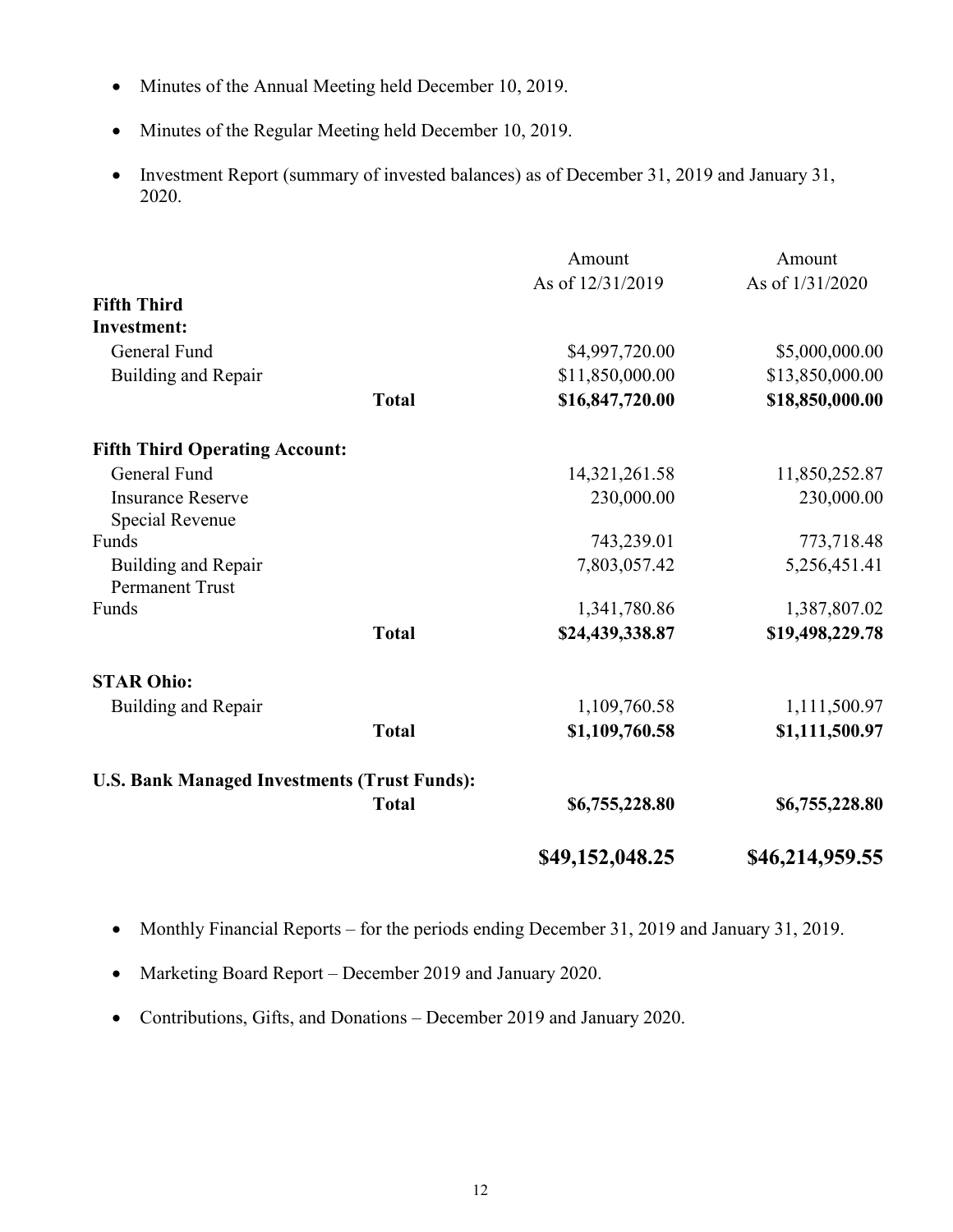|         | 12/2/2019 Library Foundation                  | Best Buy grant for Makerspace        | 5,000.00  |
|---------|-----------------------------------------------|--------------------------------------|-----------|
|         | 1/7/2020 Hamilton County Genealogical Society | Abell Fund                           | 1,970.00  |
|         | 1/13/2020 Library Foundation                  | Support of Homework Help             | 22,500.00 |
|         | $1/13/2020$ Withrow Estate                    | Support for Anderson Branch          | 1,000.00  |
|         | 1/13/2020 Various - Stevenson tickets         | Support for programs                 | 4,512.67  |
|         | 1/22/2020 Library Foundation                  | Dater Grant for Homework Help        | 50,000.00 |
| various | Library Foundation                            | Befriend a Branch - Various Branches | 4,392.70  |
| various | Friends of the Public Library                 | Support for Programs                 | 19,264.02 |

• Personnel Change Report reflects changes through January 25, 2020.

|               | <b>Personnel Change Report</b> |                                  |                                                             |            |              |                                 |  |  |
|---------------|--------------------------------|----------------------------------|-------------------------------------------------------------|------------|--------------|---------------------------------|--|--|
| <b>ACTION</b> | <b>FULL NAME</b>               | <b>AGENCY</b>                    | <b>JOB TITLE</b>                                            | <b>FTE</b> | <b>GRADE</b> | <b>EFFECTIVE</b><br><b>DATE</b> |  |  |
| Appointment   | Bacon, Adrian P                | Madisonville Branch              | Homework Help Aide                                          | 01         | 0.30         | 11/17/2019                      |  |  |
| Appointment   | Banfield, Karletta L           | Harrison Branch                  | Shelver                                                     | 01         | 0.30         | 12/01/2019                      |  |  |
| Appointment   | Beacher, Gabrielle A           | Sorting & Materials<br>Retrieval | Page                                                        | 01         | 0.50         | 11/17/2019                      |  |  |
| Appointment   | Clark, Bryce M                 | Sorting & Materials<br>Retrieval | Page                                                        | 01         | 1.00         | 11/17/2019                      |  |  |
| Appointment   | Feldman, Michele A             | Monfort Heights<br><b>Branch</b> | <b>Library Services</b><br>Assistant                        | 03         | 0.50         | 12/01/2019                      |  |  |
| Appointment   | Fleak, Gabrielle M             | Elmwood Place Branch             | <b>Library Services</b><br>Assistant                        | 03         | 0.50         | 12/29/2019                      |  |  |
| Appointment   | Freeman, Dena M                | Education &<br>Homework Support  | <b>Education &amp; Homework</b><br><b>Support Assistant</b> | 04         | 0.50         | 12/01/2019                      |  |  |
| Appointment   | Gailey, Stephen D              | Avondale Branch                  | <b>Library Services</b><br>Assistant                        | 03         | 0.50         | 12/01/2019                      |  |  |
| Appointment   | Jackson, Moriah K              | Cheviot Branch                   | Homework Help Aide                                          | 01         | 0.30         | 12/29/2019                      |  |  |
| Appointment   | Krahenbuhl, Regina K           | Director's Office                | Data Analyst - Eva Jane<br>Romaine Coombe<br>Director       | 09         | 1.00         | 12/15/2019                      |  |  |
| Appointment   | Langston, Bacarri S            | Avondale Branch                  | Shelver                                                     | 01         | 0.30         | 12/01/2019                      |  |  |
| Appointment   | Luce, Emma D                   | Avondale Branch                  | Homework Help Aide                                          | 01         | 0.30         | 12/29/2019                      |  |  |
| Appointment   | Mathews, Erin L                | <b>Clifton Branch</b>            | <b>Library Services</b><br>Assistant                        | 03         | 0.50         | 12/01/2019                      |  |  |
| Appointment   | McCammon, Bridgette I          | Covedale Branch                  | Homework Help Aide                                          | 01         | 0.30         | 12/29/2019                      |  |  |
| Appointment   | Morris, Christina A            | Safety & Security<br>Services    | <b>Security Guard</b>                                       | 05         | 1.00         | 12/29/2019                      |  |  |
| Appointment   | Morris, Katarina N             | Sorting & Materials<br>Retrieval | Page                                                        | 01         | 1.00         | 11/17/2019                      |  |  |
| Appointment   | Parker, Phoebe E               | <b>Clifton Branch</b>            | <b>Library Services</b><br>Assistant                        | 03         | 0.50         | 12/29/2019                      |  |  |
| Appointment   | Thomas, Derrick J              | Sorting & Materials<br>Retrieval | Sorter                                                      | 01         | 1.00         | 12/29/2019                      |  |  |
| Appointment   | True, Sarah K                  | <b>Youth Services</b>            | <b>Senior Library Services</b><br>Assistant                 | 04         | 0.50         | 11/17/2019                      |  |  |
| Appointment   | Van Voorhis, Laura E           | <b>Bond Hill Branch</b>          | <b>Library Services</b><br>Assistant                        | 03         | 0.50         | 12/01/2019                      |  |  |
| Appointment   | Vogt, Aaron T                  | Marketing                        | Web Developer                                               | 10         | 1.00         | 11/17/2019                      |  |  |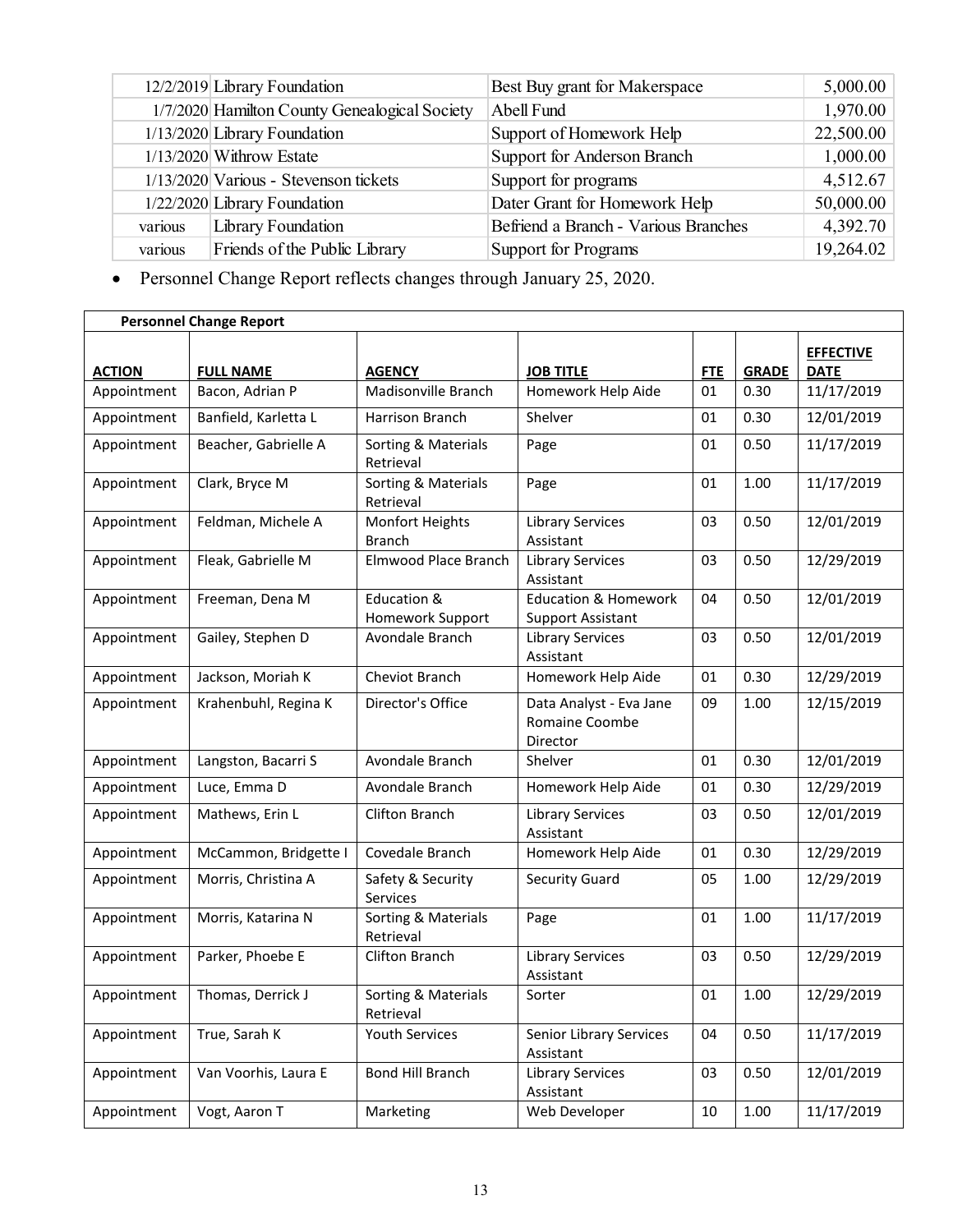| <b>Personnel Change Report</b> |                         |                                  |                                      |            |              |                                 |  |
|--------------------------------|-------------------------|----------------------------------|--------------------------------------|------------|--------------|---------------------------------|--|
| <b>ACTION</b>                  | <b>FULL NAME</b>        | <b>AGENCY</b>                    | <b>JOB TITLE</b>                     | <b>FTE</b> | <b>GRADE</b> | <b>EFFECTIVE</b><br><b>DATE</b> |  |
| Appointment                    | Wallace, Tara D         | <b>Walnut Hills Branch</b>       | <b>Library Services</b><br>Assistant | 03         | 0.50         | 12/29/2019                      |  |
| Appointment                    | Lindle, Meredith C      | Groesbeck Branch                 | Shelver                              | 01         | 0.30         | 11/17/2019                      |  |
| Appointment                    | Seifert, Amanda J       | Madeira Branch                   | Children's Librarian                 | 07         | 1.00         | 01/12/2020                      |  |
| Change                         | Brown, Taylor D         | <b>Youth Services</b>            | Senior Library Services<br>Assistant | 04         | 1.00         | 12/29/2019                      |  |
| Change                         | Barnhill, Ashley L      | <b>Walnut Hills Branch</b>       | Mid Size Branch<br>Manager           | 09         | 1.00         | 01/12/2020                      |  |
| Change                         | Didusch, Robert J       | Northside Branch                 | <b>Library Services</b><br>Assistant | 03         | 1.00         | 11/17/2019                      |  |
| Change                         | Schroeder, Claire M     | Groesbeck Branch                 | Children's Librarian                 | 07         | 1.00         | 12/15/2019                      |  |
| Demotion                       | Jones, Ronisha R        | <b>Cheviot Branch</b>            | <b>Library Services</b><br>Assistant | 03         | 1.00         | 12/15/2019                      |  |
| Demotion                       | Lord, Jared R           | North Central Branch             | <b>Library Services</b><br>Assistant | 03         | 0.50         | 12/15/2019                      |  |
| Demotion                       | Tafari, Sesheta A       | Avondale Branch                  | <b>Library Services</b><br>Assistant | 03         | 0.60         | 12/01/2019                      |  |
| Departure                      | Harrison, Cassandra A.  | <b>Outreach Services</b>         | Shelver                              | 01         | 0.50         | 11/19/2019                      |  |
| Departure                      | Yarbrough, Kevin J.     | Shipping & Receiving             | <b>Truck Driver</b>                  | 03         | 1.00         | 11/23/2019                      |  |
| Departure                      | Pfeiffer, Steven S.     | Sorting & Materials<br>Retrieval | Sorter                               | 01         | 0.50         | 12/21/2019                      |  |
| Departure                      | Vogt, Aaron T.          | Marketing                        | Web Developer                        | 10         | 1.00         | 01/03/2020                      |  |
| Departure                      | Tomlin, Samantha M.     | Anderson Branch                  | Shelver                              | 01         | 0.30         | 01/04/2020                      |  |
| Departure                      | Tye, Madison R.         | West End Branch                  | Shelver                              | 01         | 0.30         | 01/06/2020                      |  |
| Departure                      | Stangel, Wilanne        | Westwood Branch                  | <b>Library Services</b><br>Assistant | 03         | 0.50         | 01/11/2020                      |  |
| Departure                      | Webster, Phillip D.     | Techcenter /<br>Makerspace       | TechCenter\Makerspace<br>Technician  | 04         | 0.50         | 01/15/2020                      |  |
| Departure                      | Smith, Jeanna R.        | <b>Walnut Hills Branch</b>       | <b>Library Services</b><br>Assistant | 03         | 0.50         | 01/10/2020                      |  |
| Departure                      | Feldman, Michele A.     | Monfort Heights<br><b>Branch</b> | <b>Library Services</b><br>Assistant | 03         | 0.50         | 12/09/2019                      |  |
| Departure                      | Richter, Charles        | Cataloging &<br>Processing       | <b>Cataloging Assistant</b>          | 03         | 1.00         | 12/19/2019                      |  |
| Departure                      | Adams, Mary Jo A.       | Oakley Branch                    | Shelver                              | 01         | 0.30         | 12/27/2019                      |  |
| Departure                      | Myers, Amanda C.        | Genealogy & Local<br>History     | Reference Librarian                  | 07         | 1.00         | 12/31/2019                      |  |
| Departure                      | Lipsky, Mary D.         | Madeira Branch                   | <b>Library Services</b><br>Assistant | 03         | 0.60         | 01/11/2020                      |  |
| Departure                      | Zimmer, Mckenzie R.     | Miami Township<br><b>Branch</b>  | <b>Library Services</b><br>Assistant | 03         | 0.50         | 01/18/2020                      |  |
| Departure                      | Morris, Katarina N.     | Sorting & Materials<br>Retrieval | Page                                 | 01         | 1.00         | 01/22/2020                      |  |
| Departure                      | Sabransky, Elizabeth M. | Madeira Branch                   | Teen Librarian                       | 07         | 1.00         | 01/25/2020                      |  |
| Departure                      | Stephans, Hope V.       | Harrison Branch                  | Shelver                              | 01         | 0.30         | 01/03/2020                      |  |
| Departure                      | Neville, Randy          | <b>HVAC Services</b>             | <b>HVAC Technician</b>               | 06         | 1.00         | 11/22/2019                      |  |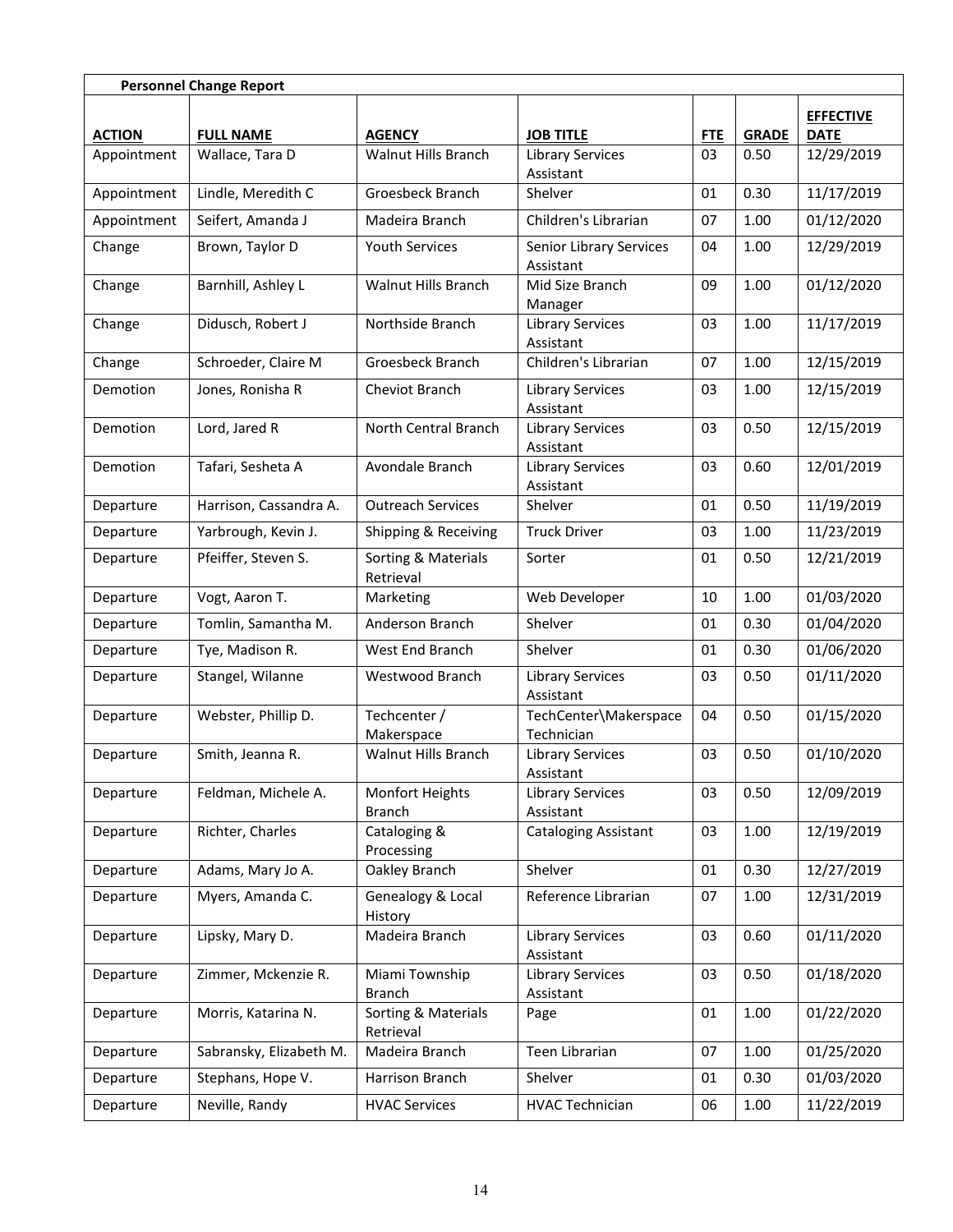| <b>Personnel Change Report</b> |                       |                                      |                                       |            |              |                  |
|--------------------------------|-----------------------|--------------------------------------|---------------------------------------|------------|--------------|------------------|
|                                |                       |                                      |                                       |            |              | <b>EFFECTIVE</b> |
| <b>ACTION</b>                  | <b>FULL NAME</b>      | <b>AGENCY</b>                        | <b>JOB TITLE</b>                      | <b>FTE</b> | <b>GRADE</b> | <b>DATE</b>      |
| Departure                      | Emmert, Edward C.     | <b>Youth Services</b>                | Senior Library Services<br>Assistant  | 04         | 1.00         | 12/06/2019       |
| Departure                      | Swartzendruber, Tamra | Education &                          | <b>Education &amp; Homework</b>       | 04         | 0.60         | 12/19/2019       |
|                                |                       | Homework Support                     | <b>Support Assistant</b>              |            |              |                  |
| Departure                      | Mincey, Wisdom        | <b>Virtual Information</b><br>Center | <b>Library Services</b><br>Assistant  | 03         | 0.50         | 01/15/2020       |
| Departure                      | Oliver, Payton A.     | <b>Blue Ash Branch</b>               | Shelver                               | 01         | 0.30         | 01/21/2020       |
| Departure                      | Suidan, Randa H.      | Hyde Park Branch                     | Reference Librarian                   | 07         | 0.50         | 11/30/2019       |
| Departure                      | Poynter, Jerrold E.   | Safety & Security<br>Services        | Security Guard                        | 05         | 1.00         | 12/31/2019       |
| Departure                      | Thomas, Franklin E.   | Popular Library                      | Office Clerk                          | 03         | 1.00         | 12/31/2019       |
| Departure                      | Wood, Susan           | <b>Outreach Services</b>             | <b>Library Services</b><br>Specialist | 05         | 1.00         | 12/31/2019       |
| Departure                      | Schweikert, Donna J.  | Monfort Heights<br><b>Branch</b>     | Senior Library Services<br>Assistant  | 04         | 1.00         | 01/24/2020       |
| Departure                      | Tekia, Essaye T.      | Clifton Branch                       | Shelver                               | 01         | 0.30         | 12/28/2019       |
| Departure                      | Rust, Katherine R.    | Covedale Branch                      | Shelver                               | 01         | 0.30         | 01/03/2020       |
| Promotion                      | Boyne, Anna M         | <b>Outreach Services</b>             | Senior Library Services<br>Assistant  | 04         | 1.00         | 01/12/2020       |
| Promotion                      | Casto, Jeffrey E      | <b>Outreach Services</b>             | <b>Library Services</b><br>Specialist | 05         | 1.00         | 01/12/2020       |
| Promotion                      | Gorski, Jacob R       | <b>Fiscal Office</b>                 | Payroll/Fiscal<br>Coordinator         | 07         | 1.00         | 11/17/2019       |
| Promotion                      | Johnson, Anthony R    | Avondale Branch                      | Senior Library Services<br>Assistant  | 04         | 1.00         | 12/29/2019       |
| Promotion                      | Kash, Hayley E        | North Central Branch                 | <b>Library Services</b><br>Assistant  | 03         | 0.50         | 12/01/2019       |
| Promotion                      | Moning, Mandi         | Groesbeck Branch                     | Senior Children's<br>Librarian        | 08         | 1.00         | 11/17/2019       |
| Promotion                      | Parks, Keloni         | West End Branch                      | <b>Branch Manager</b>                 | 08         | 1.00         | 01/12/2020       |
| Promotion                      | Pelley, Nathaniel D   | Techcenter /<br>Makerspace           | TechCenter/Makerspace<br>Manager      | 10         | 1.00         | 01/12/2020       |
| Promotion                      | Pennell, Leslie R     | Hyde Park Branch                     | Senior Library Services<br>Assistant  | 04         | 0.60         | 12/01/2019       |
| Promotion                      | Wehrle, Lacey K       | Mt. Healthy Branch                   | Mid Size Branch<br>Manager            | 09         | 1.00         | 11/17/2019       |
|                                | 11/17/19 - 01/25/20   |                                      |                                       |            |              |                  |

- Statistical Report for January 2020.
- Top Ten Circulating Titles for January 2020.

Ms. Allen seconded.

Voting for the motion: Ms. Allen, Ms. Clemons, Mr. Hendon, Ms. Kohnen, Mrs. LaMacchia, and Ms. Redden… 6 ayes. The motion carried. **(05-2020)**.